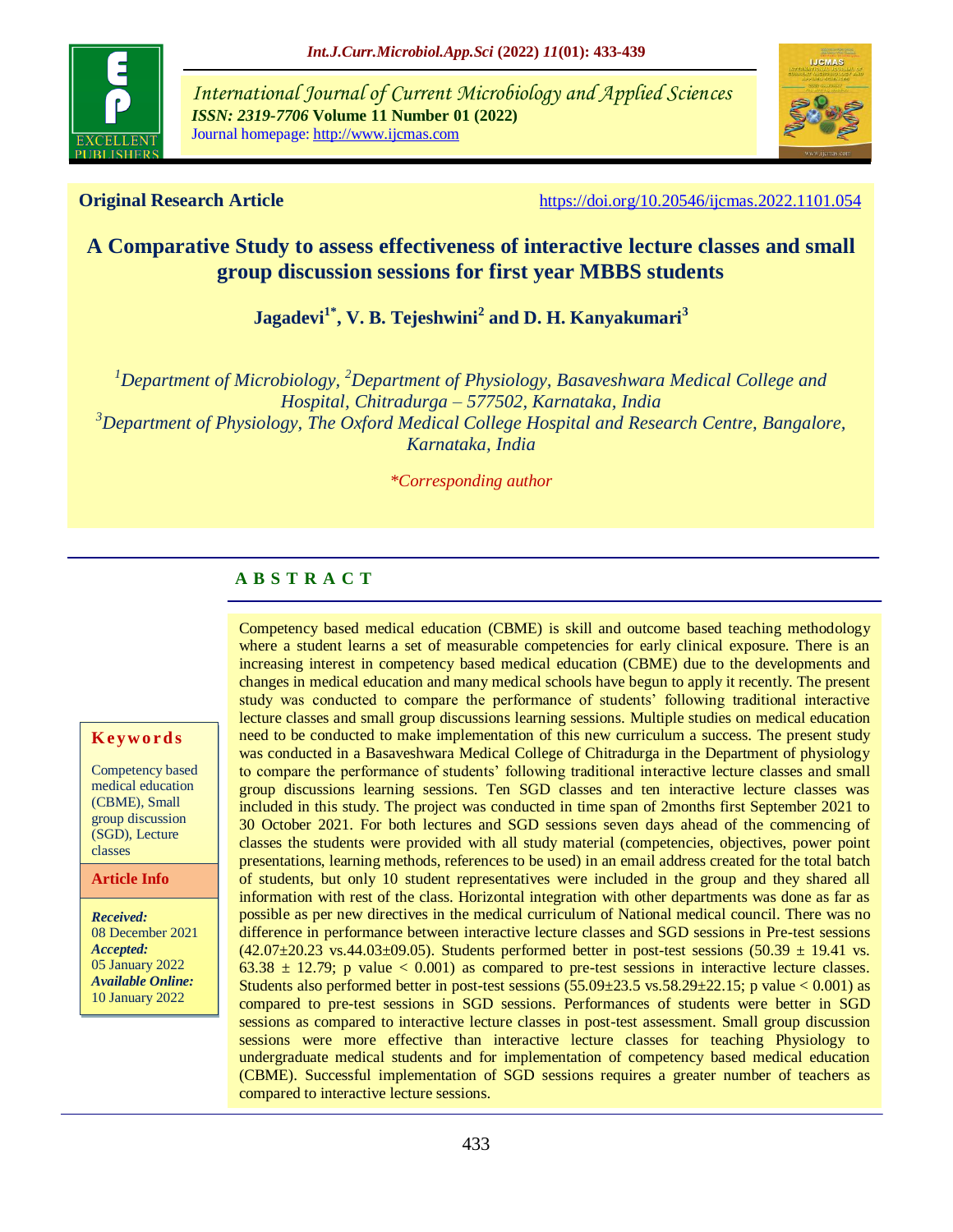# **Introduction**

Competency based medical education (CBME) is skill and outcome based teaching methodology where a student learns a set of measurable competencies for early clinical exposure. There is an increasing interest in CBME due to the developments and changes in medical education and all medical colleges have begun to apply CBME as its mandatory to replace traditional old curriculum with this new approach of CBME.

Inspite of ample resources on CBME, there are limited studies on its implementation. This study will try to demonstrate improvement in the performance of students using CBME as a teaching tool over the traditional structured method (TS). Changes in educational thinking and in medical program accreditation provide an opportunity to reconsider approaches to undergraduate medical education. Current developments in competencybased medical education (CBME), in particular, present both possibilities and challenges for undergraduate programs. CBME does not specify particular learning strategies or formats, but rather provides a clear description of intended outcomes. This approach has the potential to yield authentic curricula for medical practice and to provide a seamless linkage between all stages of lifelong learning.

At the same time, the implementation of CBME in undergraduate education poses challenges for curriculum design, student assessment practices, teacher preparation, and systemic institutional change, all of which have implications for student learning. Some of the challenges of CBME are similar to those that can arise in the implementation of any integrated program, while others are specific to the adoption of outcome frameworks as an organizing principle for curriculum design. This article reviews a number of issues raised by CBME in the context of undergraduate programs and provides examples of best practices that might help to address these issues. (Prober and Khan, 2013; Englander *et al.,* 2013)

#### **Competence, Competency, and Competency-Based Education**

## **Competence**

Competence means the acquisition of sufficient knowledge, psychomotor, communication and decision-making skills, and attitudes to enable the performance of actions and specific tasks to a defined level of proficiency [\(2019\).](http://www.amhsjournal.org/article.asp?issn=2321-4848%3Byear%3D2014%3Bvolume%3D2%3Bissue%3D2%3Bspage%3D247%3Bepage%3D253%3Baulast%3DChacko&ref3) Describing it in the professional clinical context Adkoli [\(2020\)](http://www.amhsjournal.org/article.asp?issn=2321-4848%3Byear%3D2014%3Bvolume%3D2%3Bissue%3D2%3Bspage%3D247%3Bepage%3D253%3Baulast%3DChacko&ref4) defined it as "the habitual and judicious use of communication, knowledge, technical skills, clinical reasoning, emotions, values and reflection in daily practice for the benefit of the individual, and the community being served." Whereas the words competency and competence are often used interchangeably in the literature, the term competency is used for the skill itself and competence as an attribute of the performer's ability to perform the skill.

## **Advantages of Competency-Based Education**

The advantages of competency-based education include:

The primary advantage is that the focus is on success of each participant by ensuring they achieve competencies required in the performance of their jobs. Other advantages include:

Being focused on learning for mastery of specific skills, it builds their confidence in being ready for the job.

Training time is used more effectively and efficiently as the trainer is facilitator of learning as opposed to a provider of information.

In addition, Banerjee [\(2020\)](http://www.amhsjournal.org/article.asp?issn=2321-4848%3Byear%3D2014%3Bvolume%3D2%3Bissue%3D2%3Bspage%3D247%3Bepage%3D253%3Baulast%3DChacko&ref9) have also highlighted the beneficial role competency-based education can play in improving Global Health particularly in resource-poor settings. This is because competencybased education is more focused and tailored to achieving competencies the graduates would need to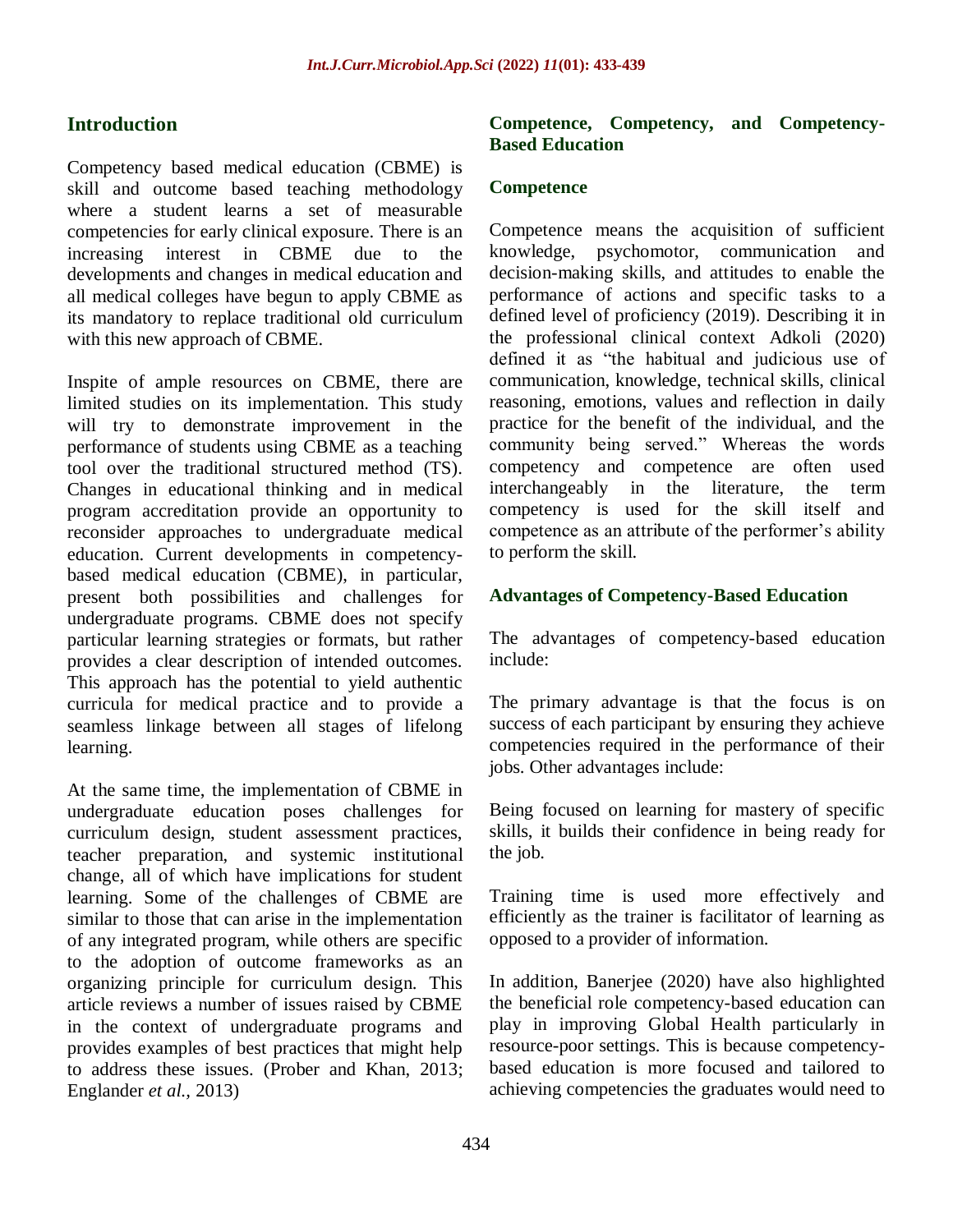discharge their professional duties as health care professionals. This forces the curriculum planners to discuss and identify what competencies are needed to address the priority health care needs of the country. Once the list of competencies needed for health care of the people is arrived at, it helps academic policy makers and planners to consider whether some of these can be "task shifted" to other health care professionals rather than loading only doctors. Furthermore, competency-based education besides ensuring clinically competent professionals also focuses on leadership and thereby helps them to be job-ready to function effectively in the health system which in resource-poor settings badly needs capable leadership inputs to ensure policy formulation, effective management, and the direction of interdisciplinary teams.

Multiple studies on medical education need to be conducted to make implementation of this new curriculum a success. The present study was conducted in a Basaveshwara Medical College of Chitradurga in the Department of Physiology to compare the performance of students' following traditional interactive lecture classes and small group discussions learning sessions.

#### **Materials and Methods**

The study was conducted in the Department of Physiology, Basaveshwara Medical College of Chitradurga. Competency based medical education provides an effective outcome-based strategy where various domains of teaching including teaching learning methods and assessment form the framework of competencies are included. Ten SGD classes and ten interactive lecture classes was included in this study. The study project was conducted in time span of 2months first September 2021 to 30 October 2021.

For both lectures and SGD sessions seven days ahead of the commencing of classes the students were provided with all study material (competencies, objectives, power point presentations, learning methods, references to be

used) in an email address created for the total batch of students, but only 10 student representatives were included in the group and they shared all information with rest of the class. Horizontal integration with other departments was done as far as possible as per new directives in the medical curriculum of National medical council (NMC). A topic for SGD sessions and lectures has already been decided by NMC in the new curriculum implemented in 2019. So we followed the same guideline for SGD and lecture sessions.

## **Inclusion Criteria**

All students enrolled in the first MBBS program were included in the study. According to the competencies of the new curriculum interactive lecture and SGD classes were arranged with specific educational objectives.

The topics for the study for SGD classes included application of basic Physiological concepts in clinical settings through case-based scenarios following the competencies. Cases were constructed for SGD. Guiding questions were focused to make the students learn about relevant physiological concepts.

The students were informed about the classes ahead of time. Information regarding the topics and the mode of teaching, learning and assessment were provided.

## **Interactive Lecture Sessions**

Each lecture class lasted for 40 minutes and was made interactive as far as possible**.**

## **Assessment of lecture session**

In the pre-test MCQs (Multiple Choice Questions) test was given, students were asked to fill up their answers in Google sheet before the session. In the post test session students had to answer 10 MCQs (to be answered in 10 minutes) for a maximum of 10 marks. The MCQ assessments were carried online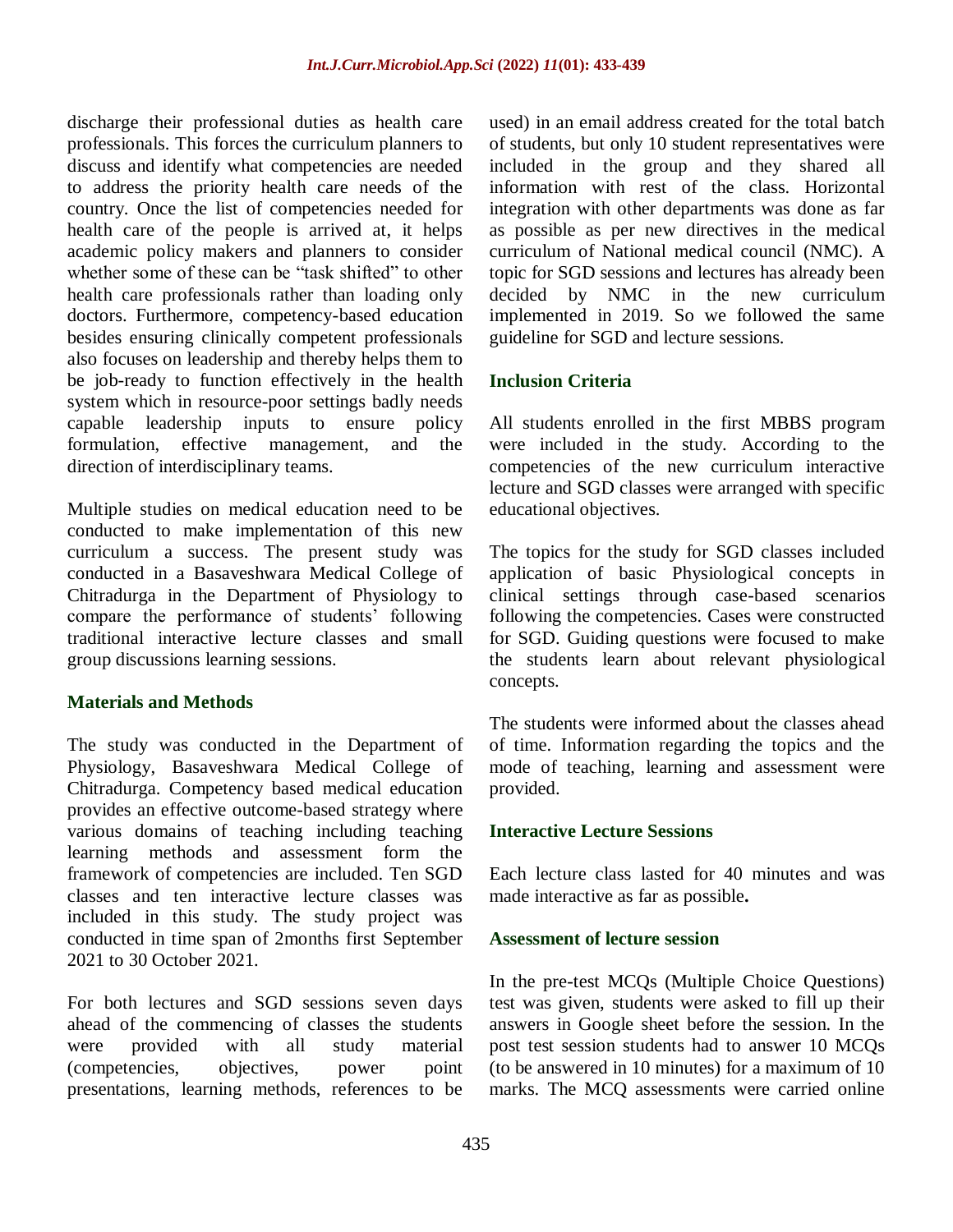using Google form and scores were released immediately in the end of the class. No negative marking was done. Pre and post MCQs were the same set of questions. IL and SGD groups received same set of MCQs.

#### **SGD Sessions**

The students were divided into ten batches according to their roll numbers, and each batch was provided with a facilitator during the session. During the SDL session, the students had to go through each topic independently. The facilitator for each group followed the students' discussion closely and encouraged critical thinking.

#### **Flow chart of SDL session**

No of students  $=100$ .

Divided into 10 batches according to roll number.

Each batch having 10 students.

The contents of the session were divided into 10 subdivisions and each member was allotted 1 subdivision to study. So ten students got same topic to study.

These ten then discussed their understanding among themselves.

Following this they returned to their original batch and explained what they had learnt to the rest nine batchmates.

Jig-Saw pattern was followed to make the SGD sessions more interactive. Students were organized into jigsaw groups with 10 participants in each group. The topic to be learned in the session was divided into 10 parts. Each member of the group was assigned to a different reading material and 5 minutes was allowed for this reading. A facilitator was present to facilitate the group movement and discussions. Group members then joined members of other groups assigned to the same reading piece

to form expert groups with the goal to become experts in the topic. Peer assistance was provided to them. The expert group members interacted for 10 minutes. The students themselves decided how to present the information.

Finally, trainees left their expert groups and returned to their original groups with a task to "piece together" and solve the overall outcome of the problem based on their respective expert topics. For the next 25 minutes, they taught each other about their specific reading material. The session lasted for 40 minutes. Methods of assessment of SGD session were similar to the traditional lecture classes. The facilitators selected for both SGD and lecture classes were faculties of physiology department. The facilitators received training from the medical education unit (MEU) which provided them effective guidelines for successful implementation of the new curriculum implemented by NMC. Students" feedback was collected following the sessions and students were provided with feedback following each session. Feedbacks from facilitators were also taken following the sessions. In this way, we did both direct and indirect assessment in the present study.

#### **Statistical Analysis**

SPSS version 16 was used to analyse the data. Unpaired T- test was used to compare the two groups and paired T-test to compare the outcome of intervention in the two groups.

#### **Results and Discussion**

The present study was conducted in a Basaveshwara Medical College of chitradurga on two hundred undergraduate medical students. According to feedback provided by the students they were more satisfied with the SGD sessions as they could interact freely in small groups with their facilitators and were easily able to clear their doubts regarding different problems. According to the teachers the students participated and interacted in SGD sessions better as compared to interactive classes.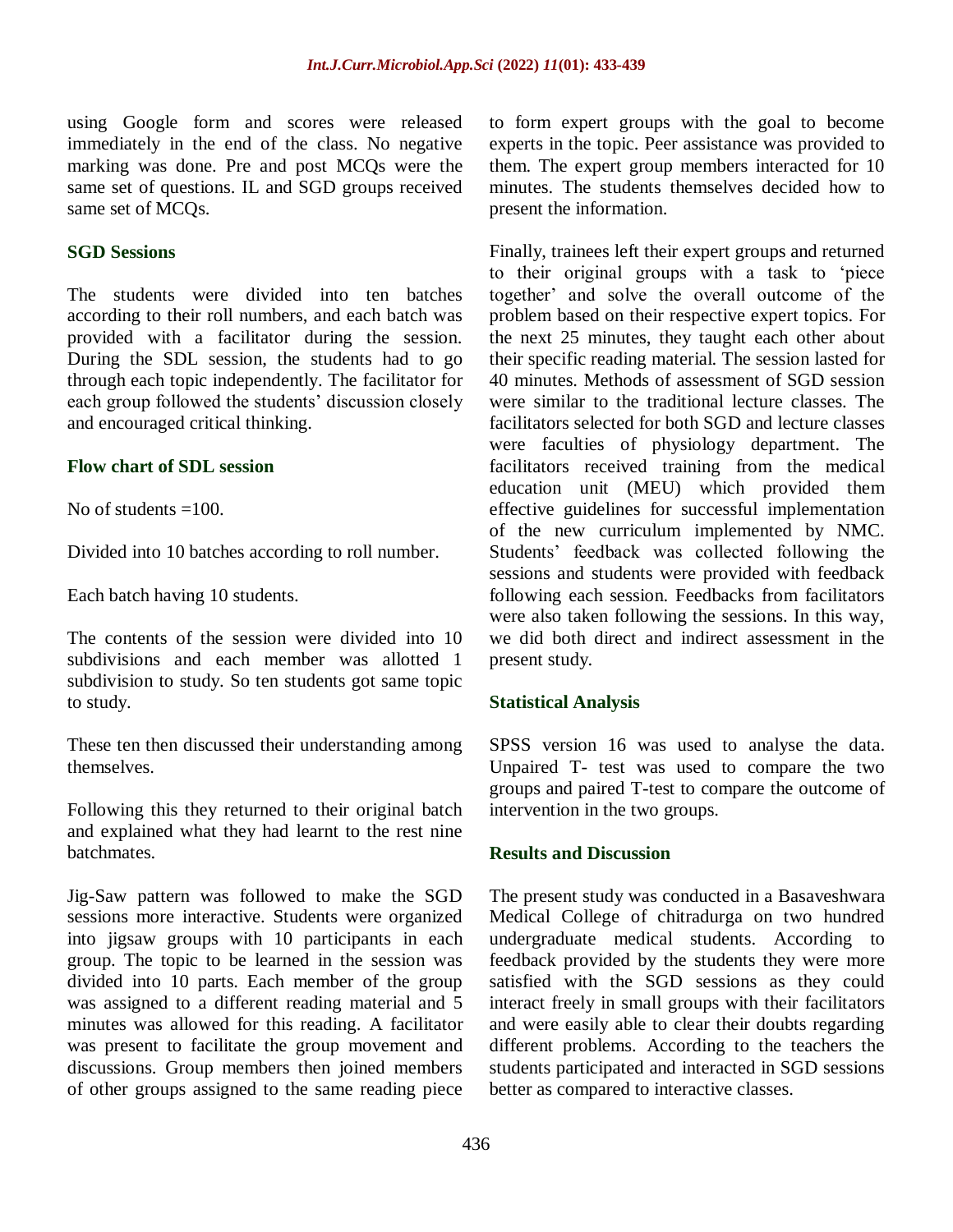## **Table.1** Results of MCQ Assessments of Students in Pre-and Post-Test Session in Interactive Lecture **Sessions**

| <b>Pre-Test</b><br>(Percentage of Marks) Mean $\pm SD$ | <b>Post Test</b><br>(Percentage of Marks) Mean $\pm SD$ | P value         |
|--------------------------------------------------------|---------------------------------------------------------|-----------------|
| $42.07 \pm 20.23$                                      | $55.09 \pm 23.5$                                        | $\leq 0.001$ ** |

#### **Table.2** Results of MCQ Assessments of Students in Pre-and Post-Test Session in SGD

| <b>Pre-Test</b><br>(Percentage of Marks) Mean $\pm SD$ | <b>Post Test</b><br>(Percentage of Marks) Mean $\pm SD$ | P value         |
|--------------------------------------------------------|---------------------------------------------------------|-----------------|
| $44.03 \pm 09.05$                                      | $58.29 \pm 22.15$                                       | $\leq 0.001$ ** |

**Table.3** Results of MCQ Assessments of Students in Pre-Test Session in Interactive Lecture classes and SGD Sessions

| <b>Pre-Test</b>                | <b>Pre Test</b>                     | P value         |
|--------------------------------|-------------------------------------|-----------------|
| (Percentage of Marks) Mean ±SD | (Percentage of Marks) Mean $\pm SD$ |                 |
| $42.07 \pm 20.23$              | $44.03 \pm 09.05$                   | $\leq 0.001$ ** |

**Table.4** Results of MCQ Assessments of Students in Post-Test Session in Interactive Lecture classes and SGD Sessions

| <b>Post-Test</b>               | <b>Post Test</b>               | P value         |
|--------------------------------|--------------------------------|-----------------|
| (Percentage of Marks) Mean ±SD | (Percentage of Marks) Mean ±SD |                 |
| $55.09 \pm 23.5$               | $58.29 \pm 22.15$              | $\leq 0.001$ ** |

It was also easier to monitor students in SGD sessions, but teachers had to put much more effort to the SGD sessions as compared to interactive lecture sessions to make these sessions effective.

There was no difference in performance between interactive lecture classes and SGD sessions in Pretest sessions  $(42.07 \pm 20.23 \text{ vs. } 44.03 \pm 09.05)$ . Students performed better in post-test sessions  $(50.39 \pm 19.41 \text{ vs. } 63.38 \pm 12.79 \text{; p value} < 0.001^{**})$ as compared to pre-test sessions in interactive lecture classes (Table 2; Figure 2). Students also performed better in post-test sessions (55.09±23.5 vs.58.29 $\pm$ 22.15; p value < 0.001\*\*) as compared to pre-test sessions in SGD sessions. Performances of students were better in SGD sessions as compared to interactive lecture classes in post-test assessment.

The present study conducted on hundred first year undergraduate medical students demonstrated that performance of students in SGD sessions were significantly better as compared to interactive lecture sessions. We took multiple assessments for our students and they could obtain 50 % marks in all post-test sessions in both methods of teaching.

In the new curriculum implemented by NMC there is decreased emphasis on passive didactics lectures. The new curriculum advocates teaching only one third of the curriculum in lectures.

All competencies need assessments and students have to get atleast 50% marks to be declared as competent and results need to be entered in log books and certified by faculties. In the present study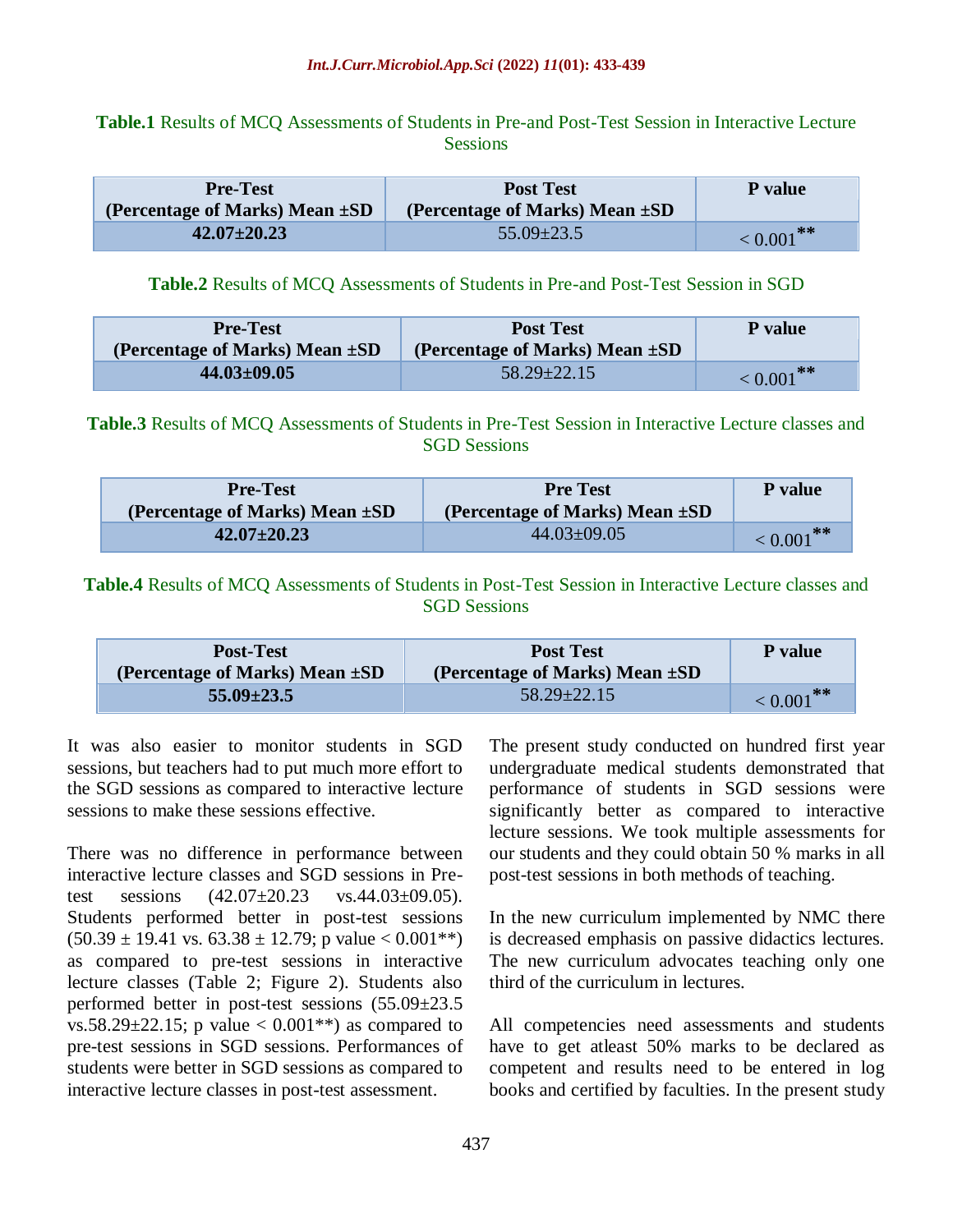we were able to achieve this objective in both the teaching methods used (Khilnani *et al.,* 2020; Banerjee, 2020). The small group activities require the use of multiple faculty facilitators. The present medical curriculum advocates active learning, and this requires more involvement of faculties and availability of faculties in more numbers may pose a huge challenge. Our SGD sessions were more interactive, and we could effectively engage the learners in these sessions but required more number of faculties (Pai *et al.,* 2014; Zia *et al.,* 2016).

A study conducted by Nirvani Goolsaran *et al.,* (2019) was aimed to assess the effectiveness of the jigsaw method as a method of small group learning. Results indicated that there was significantly more improvement in tests scores with the jigsaw method. We also used jigsaw method in SGD sessions.

The objective of a study conducted by Phillips *et al.,*  (Bharati Bhandari and Bharati Mehta, 2017) was to evaluate the effectiveness of the jigsaw technique. The study was also conducted to engage students in a clinical controversy exercise and assess student engagement during the procedure. A quiz was taken individually and was used to measure the effectiveness and this method of teaching was observed to be significantly effective. In the present study we have observed positive effects of the jigsaw technique on SGD sessions.

An interventional study was conducted among ninety-six students studying in the third semester, in the academic year 2014 by Devi *et al.,* (2016) the study centre was Pondicherry Institute of Medical Sciences. The study was conducted by the Department of Physiology. Lectures and SGD sessions were conducted for the students simultaneously. The sessions were assessed by using pre-test and post-test MCQs as assessment tool. Students' feedbacks were also collected. Feed back from students revealed that SGD classes were more interesting and helped in better understanding of the topics; stimulated reasoning; and also helped in the active learning process. The findings are similar to the present study.

A biomedical researcher is interested in explaining the cause-and-effect relationship between different variables; predicting an event, while the educational researcher would like to mostly explore new interventions and describe those interventions to gain insight into the problem (Adkoli, 2020). So in the present study we tried to implement jigsaw in SGD sessions and study the effects in implementation of CBME.

Small group discussion sessions were more effective than interactive lecture classes for teaching microbiology to undergraduate medical students and for implementation of competency based medical education. Successful implementation of SGD sessions requires a greater number of teachers as compared to interactive lecture sessions.

#### **References**

- Prober C G, Khan S. Medical education reimagined: a call to action. Acad Med2013;88(10):1407- 1410.
- Englander R, Cameron T, Ballard A J, *et al.,* Toward a common taxonomy of competency domains for the health professions and competencies for physicians. Acad Med2013;88(8):1088-1094.
- Curriculum Implementation Support Program of the Competency Based Undergraduate Medical Education Curriculum 2019, Page 1. Medical Council of India Pocket-14, Sector-8, Dwarka, New Delhi 110 077. Copyright © Academic Cell, Medical Council of India. 2019.
- Adkoli B V. Educational research: much unexplored pathway to career enhancement of teachers in health sciences. Annals of SBV 2020;9(1):2-6. 10.5005/jp- journals-10085- 8120.
- Khilnani A K, Thaddanee R, Khilnani G, Rao G. The competency-based medical education curriculum: an appraisal of the remedial measures for internal assessment. Med J DY PatilVidyapeeth 2020;13(2):101-103.
- Banerjee A. Coaching classes… competency-based